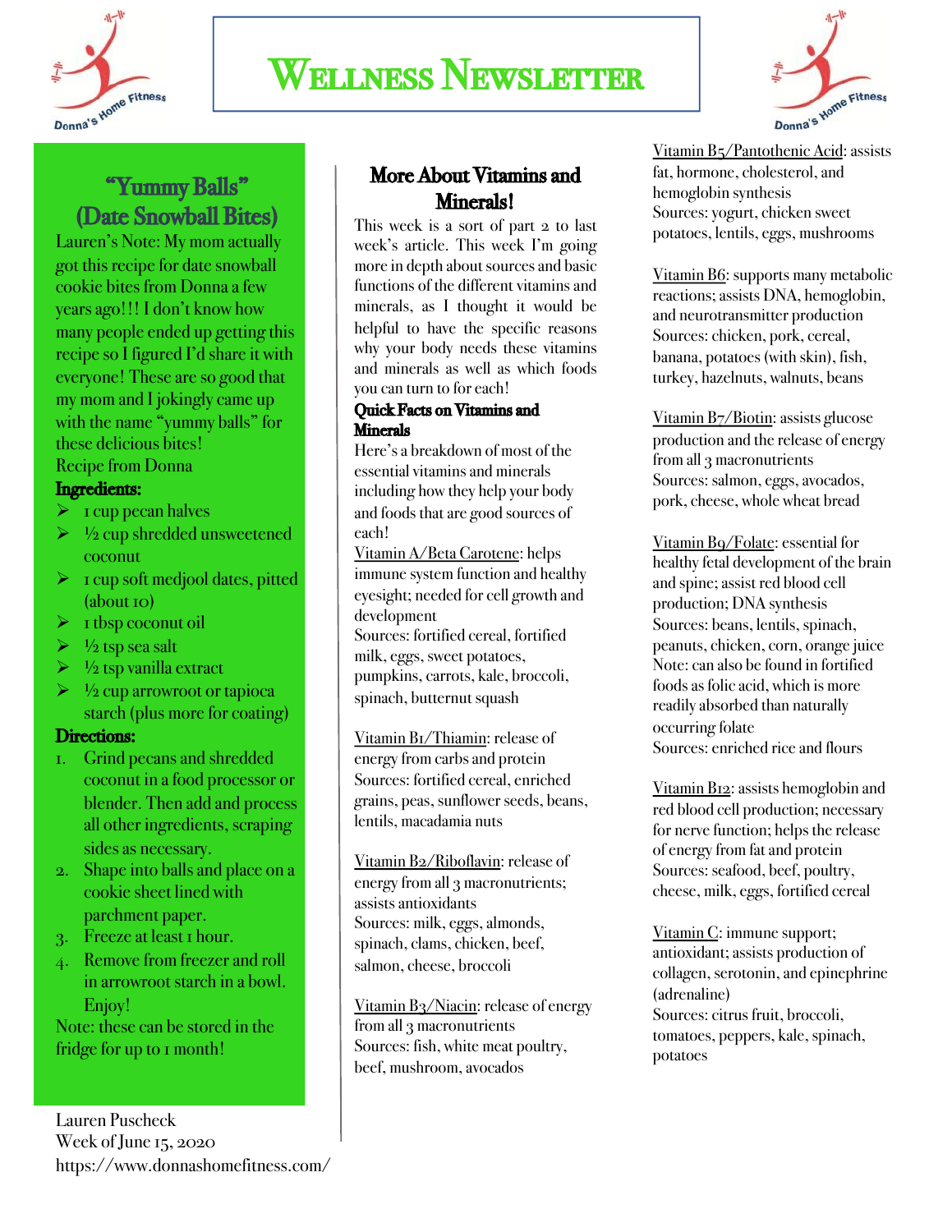

## Wellness Newsletter



Vitamin D: needed for calcium absorption; influences cell growth and development Sources: fish, eggs, fortified cereals, fortified milk, sunlight!!!!

Vitamin E: immune support; antioxidant; nerve function Sources: sunflower seeds, nuts, olive oil, spinach, carrots, avocados

Vitamin  $K$ : assists in blood clotting Sources: leafy greens, cashews, olive oil, fermented food, peas

Calcium: forms structure of our bones; required for nerve transmission and muscle contraction Sources: dairy products, tofu, fortified cereal, beans, almonds, spinach, broccoli, kale

Copper: assists in iron utilization and energy and neurotransmitter production Sources: seafood, sunflower seeds, lentils, beans, mushrooms, cashews

Iodine: required during pregnancy and infancy for healthy growth and cognitive development of the infant; needed for healthy thyroid function Sources: iodized salt, potatoes (with skin), milk, turkey, eggs, tuna

Iron: critical for motor and cognitive development; major component of hemoglobin, which is the oxygen transporter protein in the blood (iron is actually the part that binds the oxygen so it's super important!), critical for immune function Sources: red meat, fortified cereal, beans, lentils, cashews, spinach, potatoes (with skin), dark meat poultry, raisins, prunes, eggs, shrimp

Lauren Puscheck Week of June 15, 2020 https://www.donnashomefitness.com/

Magnesium: structural component of bones, needed for nerve signals and muscle contraction Sources: legumes, seeds, nuts, beans, spinach, milk, figs, brown rice, cocoa powder, pineapple, bananas

Manganese: helps glucose break down, formation of proteins, and bone development Sources: brown rice, oats, spinach, pineapples, nuts, sesame seeds, tea, sweet potatoes, whole-wheat bread

Phosphorus: structural component of bones, teeth, DNA, and cell membranes; assists in energy production and storage Sources: dairy, beef, salmon, eggs, poultry, beans, eggs, peanuts, almonds, whole-wheat bread

Potassium: maintains fluid and electrolyte balance; needed for nerve signaling and muscle contraction Sources: beans, potatoes (with skin) bananas, oranges, spinach, artichokes, tomatoes, raisins

Selenium: thyroid hormone function Sources: brazil nuts, seafood, pasta, pork, whole wheat bread, brown rice, milk, pork

Sodium: maintains fluid and electrolyte balance; needed for nerve signaling and muscle contraction Sources: baked goods, processed meats, canned soups, table salt

Zinc: assists in enzymatic reactions and hemoglobin products; immune system support

Sources: seafood, dark meat poultry, pork, nuts, chickpeas, dairy, beef





Top: date snowball cookie Middle and bottom: my favorite ways to get micronutrients (and the healthy fats needed to absorb many vitamins): salads and sautéed veggies!!